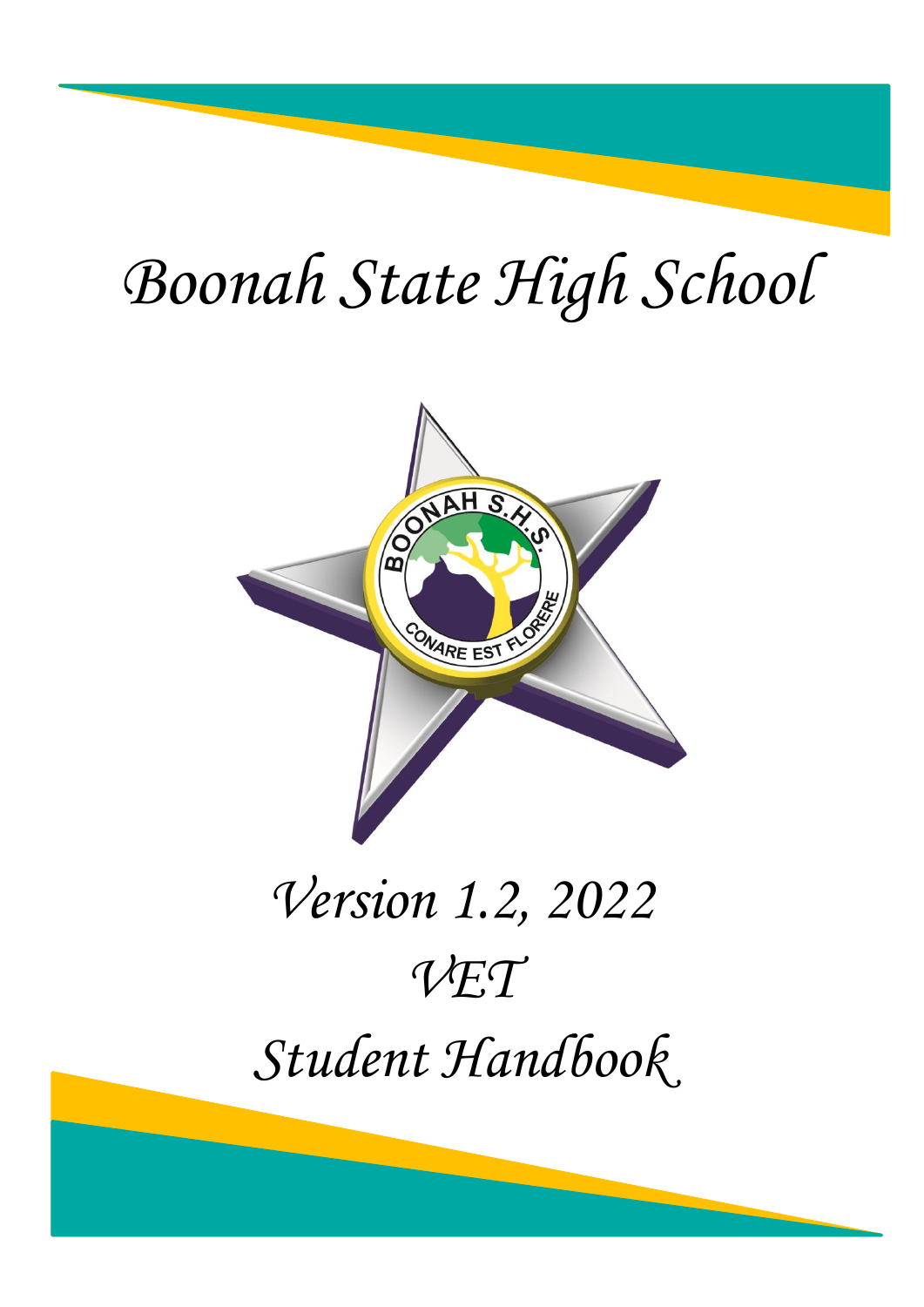### **Table of Contents**

| 17. Recognition of AQF qualifications and statements of attainment issued by another RTO and credit transfer  15 |  |
|------------------------------------------------------------------------------------------------------------------|--|
|                                                                                                                  |  |
|                                                                                                                  |  |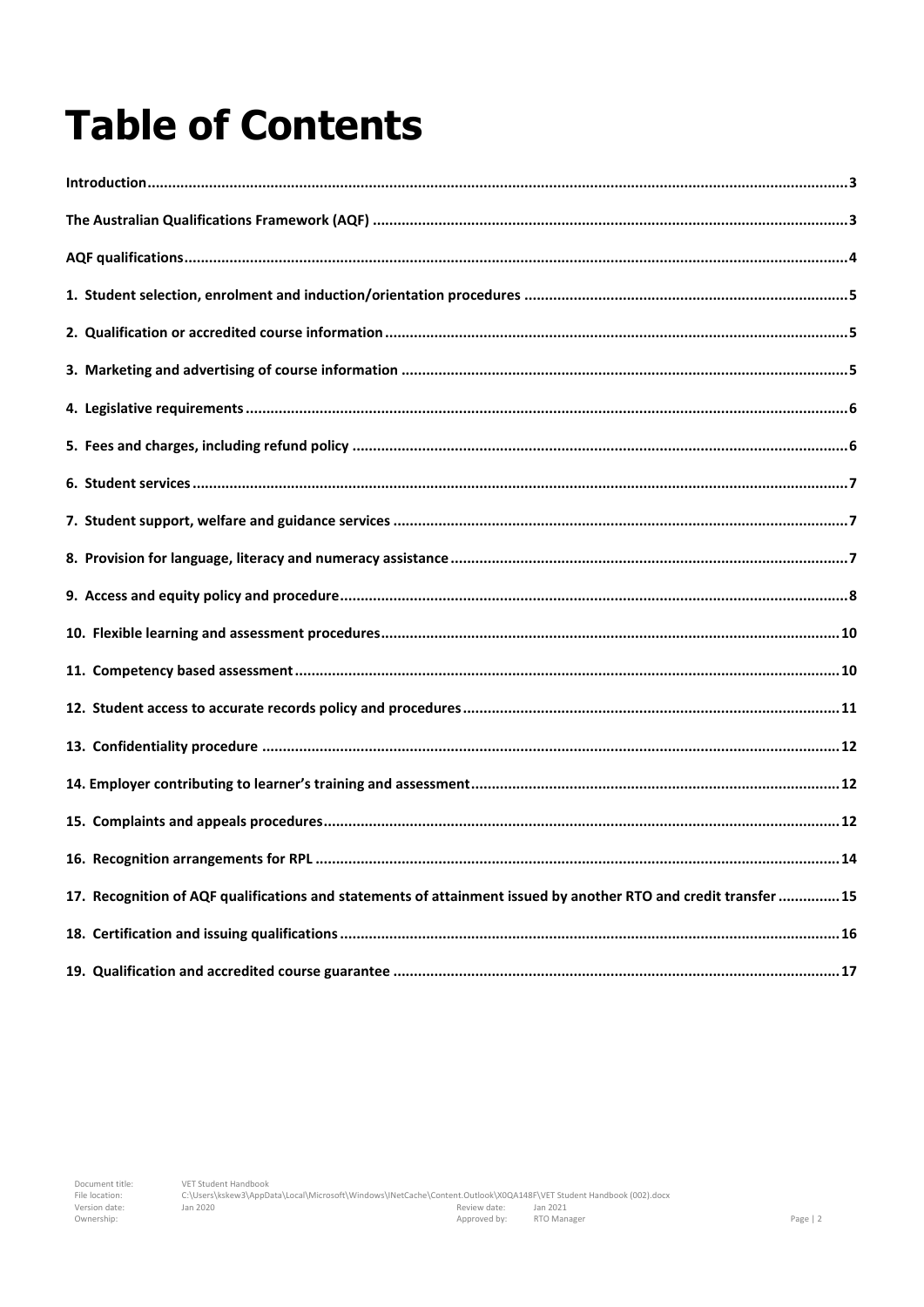### <span id="page-2-0"></span>**INTRODUCTION**

#### **Congratulations on your decision to enrol in a nationally recognised vocational course.**

This handbook has been written to provide students with important information about the vocational education and training (VET) qualifications offered at Boonah State High School as well as your rights and responsibilities as a VET student.

Students should take the time to study this handbook carefully and ask their Trainer and Assessor if they are unsure of any details. Students should keep this handbook (or note the intranet location of this document) for reference throughout their enrolment. The contents of this handbook in many instances represents the key points of various VET policies and procedures developed by this RTO. A copy of the VET Quality Manual outlining the RTO's VET policies and procedures can be obtained via the RTO Manager.

#### <span id="page-2-1"></span>**The Australian Qualifications Framework (AQF)**

All of the VET courses offered by this RTO lead to nationally recognised qualifications – a certificate (if all of the requirements of the qualification are completed) or a statement of attainment (for those parts that are successfully completed where the full qualification is not completed). This certificate/statement of attainment will be recognised in all eight states/territories in Australia. This is because Australia has a national qualifications framework called the Australian Qualifications Framework (AQF). There are 14 different types of qualifications that can be obtained. These are shown in the following diagram.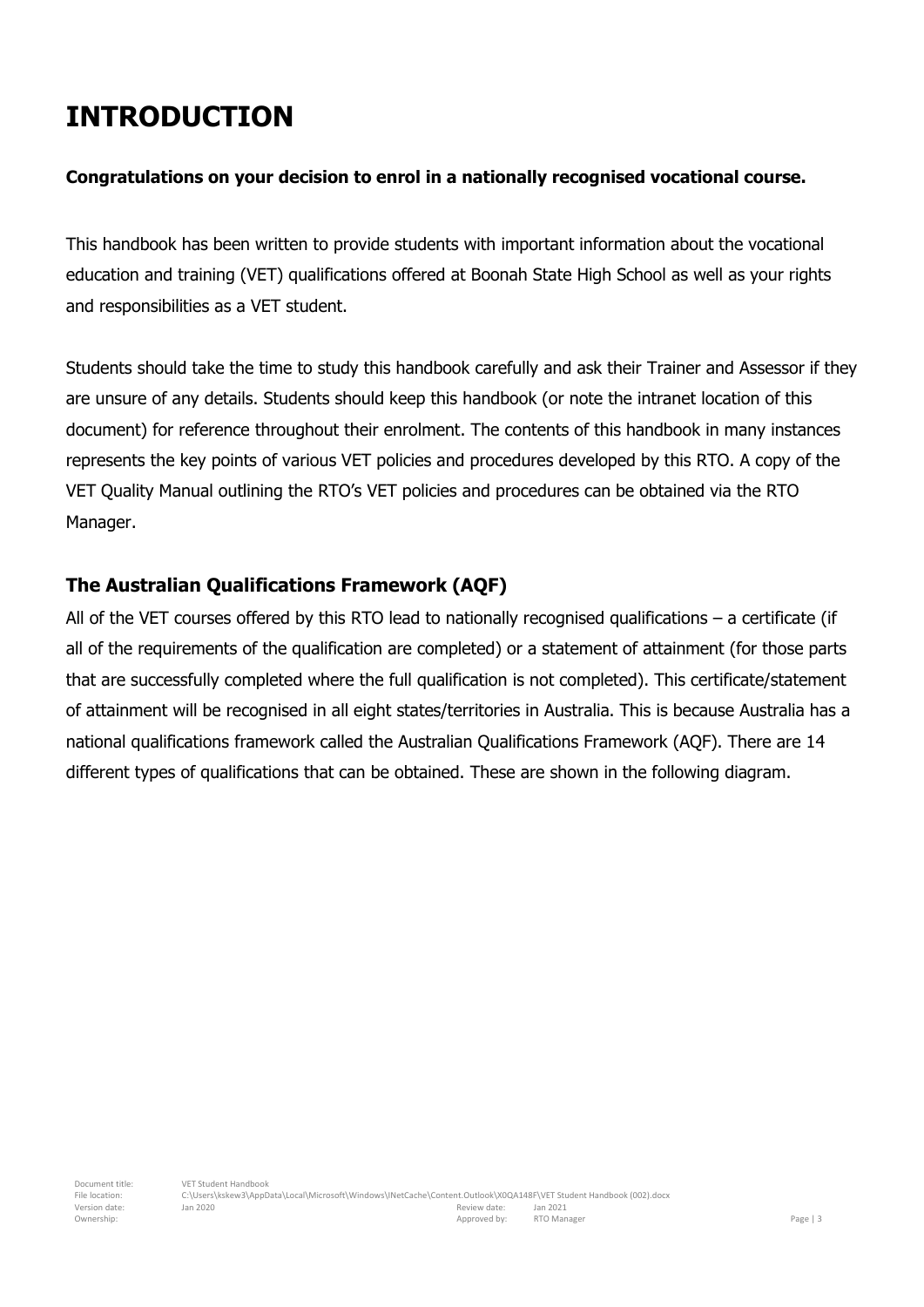#### <span id="page-3-0"></span>**AQF QUALIFICATIONS**



Source: Australian Qualifications Framework Second Edition January 2013

Your Trainer and Assessor will provide you with information about your VET qualification/s including an overview of the specific units of competency/modules in each, assessment requirements, vocational outcomes, etc.

The following qualification available for completion at this RTO are listed on the Enrolment Agreement that you will be provided with and can also be viewed in the Subject Selection Handbook.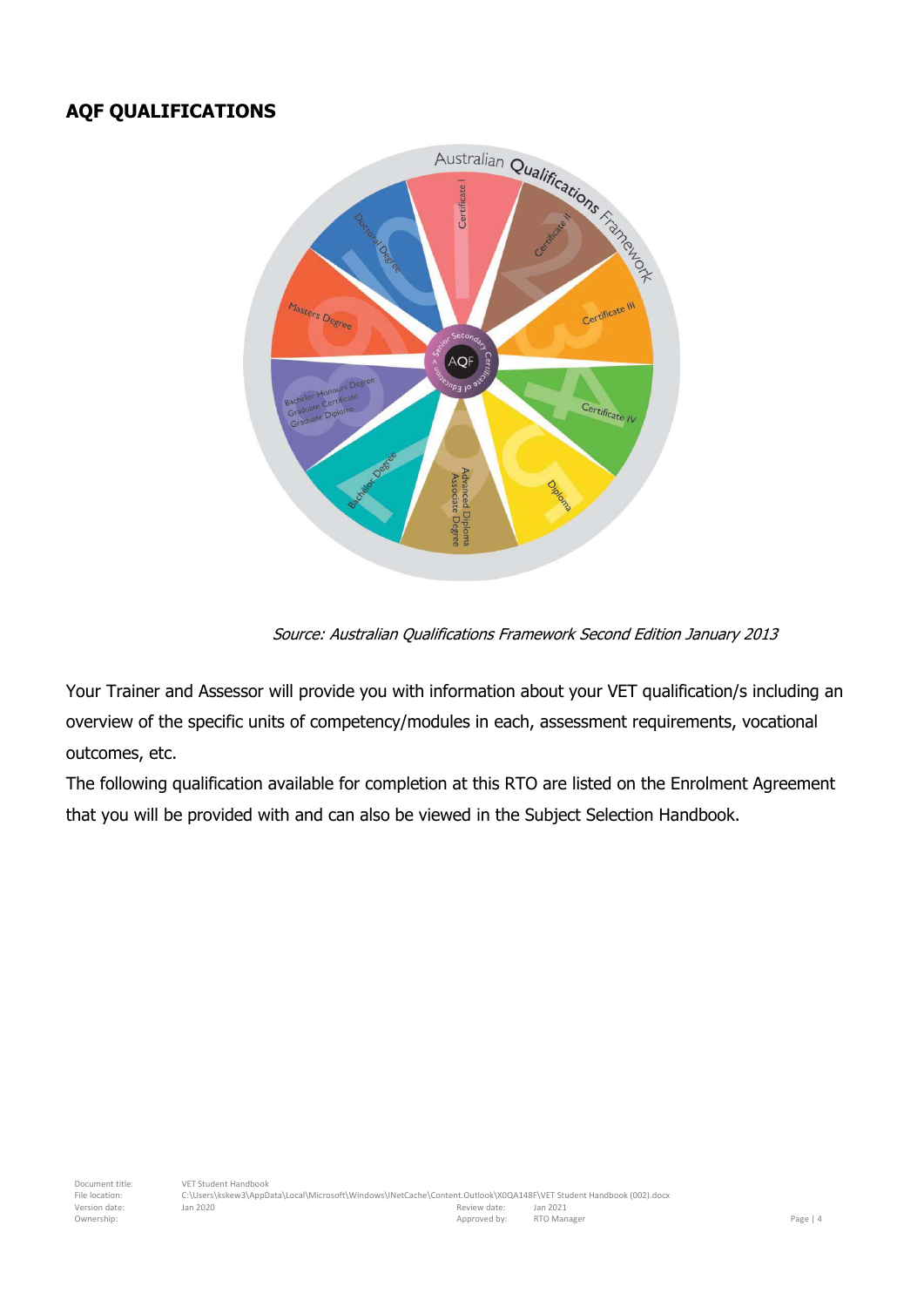#### <span id="page-4-0"></span>**1. Student selection, enrolment and induction/orientation procedures**

Students enrolled in the VET courses at this RTO participate in the same enrolment and selection processes as other students at the RTO. Where numbers are limited for VET subjects, selection will be based on interview and/or on the order in which enrolments were received.

Boonah State High School will provide each student with information about the training, assessment and support services they will receive, and about their rights and obligations (through the VET student induction session) before enrolment on the Student Data Capture System (SDCS).

The RTO Manager and associated Trainers and Assessors will induct all VET students with this handbook.

#### <span id="page-4-1"></span>**2. Qualification or accredited course information**

Information pertaining to your qualification or accredited course can be sourced from course documentation provided by your Trainer and Assessor, subject specific information included in the Senior subject selection handbook (or similar document), through the VET student handbook and on the RTO website or intranet (if applicable).

Information available to students regarding course information will include:

- Qualification or VET accredited course code and title
- Packaging rule information as per the specified Training Package or VET Accredited course
- Units of competency (code and title) to be delivered
- Entry requirements
- Fees and charges
- Course outcomes and pathways
- Work experience requirements (where applicable)
- Licensing requirements (where applicable)
- Third party or off-campus arrangements (where applicable)

#### <span id="page-4-2"></span>**3. Marketing and advertising of course information**

The RTO will ensure that its marketing and advertising of AQF qualifications to prospective students is ethical, accurate and consistent with its scope of registration. In the provision of information, no false or misleading comparisons are drawn with any other training organisation or training product.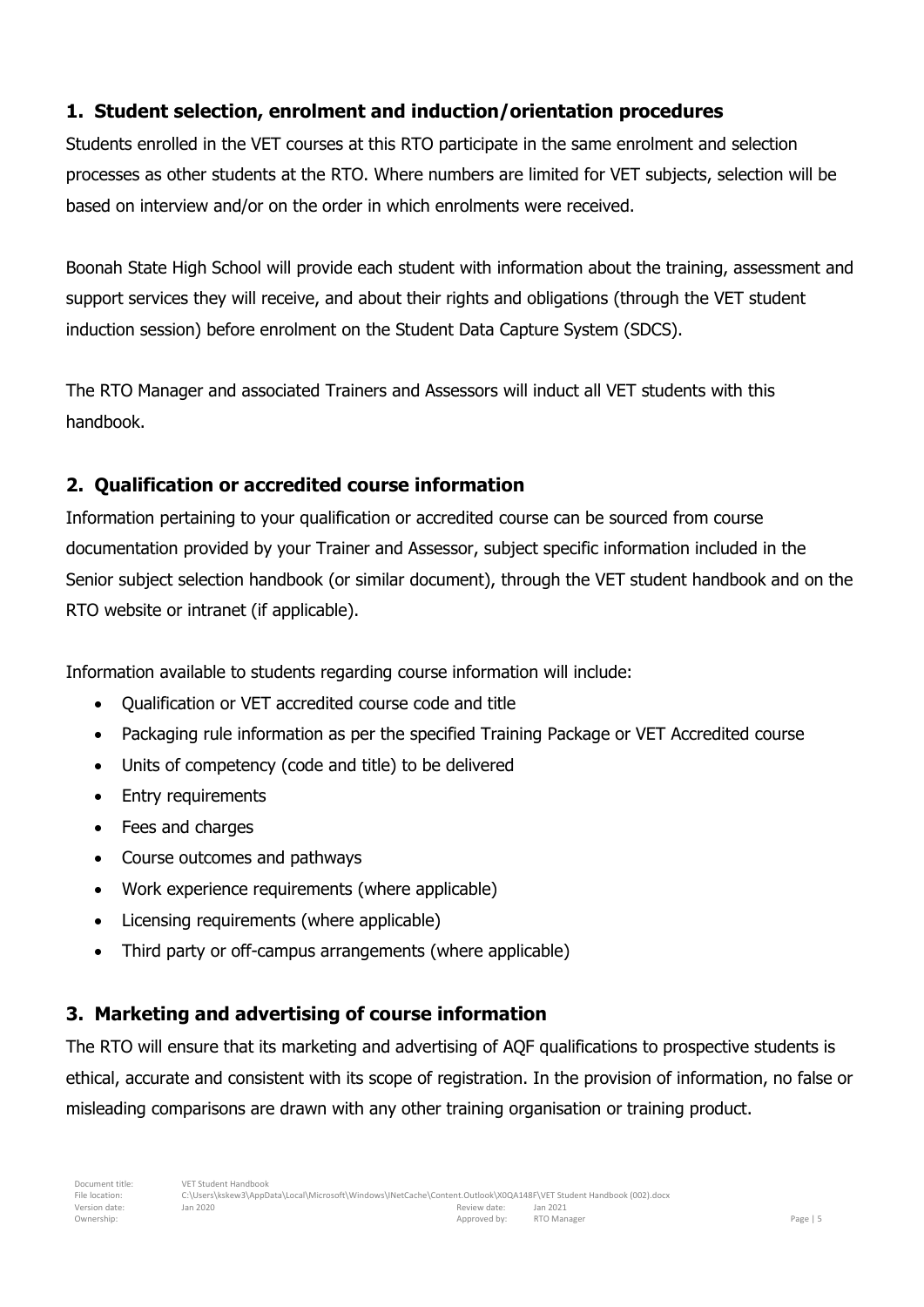The RTO will not advertise or market in any way VET accredited courses, qualifications or units of competency that are not on the scope of registration.

Boonah State High School will ensure it will have the appropriate human and physical resources to deliver and assess any course currently on the RTO's scope of registration. If the RTO loses access to these resources, the RTO will provide students with alternative opportunities to complete the course and the related qualification.

#### <span id="page-5-0"></span>**4. Legislative requirements**

The RTO will observe all Australian, state and territory laws governing Vocational Education and Training. The RTO will also meet all legislative requirements of the:

- [Education \(General Provisions\) Act 2006](https://www.legislation.qld.gov.au/LEGISLTN/CURRENT/E/EducGenPrA06.pdf)
- [National Vocational Education and Training Regulator Act 2011](http://www.comlaw.gov.au/Details/C2014C00623/77524942-2969-4aab-bdce-529b95ebb2f9)
- [Copyright Act 1968 \(2006\)](http://www.comlaw.gov.au/Details/C2014C00291/394cbe1c-c423-4f21-8cb8-3272a064aab4)
- [Education \(Work Experience\) Act 1996](https://www.legislation.qld.gov.au/LEGISLTN/CURRENT/E/EducWkExA96.pdf)
- [Child Protection Act 1999](https://www.legislation.qld.gov.au/LEGISLTN/CURRENT/C/ChildProtectA99.pdf)
- [Work Health and Safety Act 2011](https://www.legislation.qld.gov.au/LEGISLTN/CURRENT/W/WorkHSA11.pdf)
- [Anti-discrimination Act 1991](https://www.legislation.qld.gov.au/LEGISLTN/CURRENT/A/AntiDiscrimA91.pdf)
- [Privacy Act 1988 \(2014\)](http://www.comlaw.gov.au/Details/C2014C00757/9f9e7235-b12a-42f5-a77f-3aeb9d5b1736)
- [Information Privacy Act 2009](https://www.legislation.qld.gov.au/LEGISLTN/CURRENT/I/InfoPrivA09.pdf)

If students require any further information, please see the RTO Manager.

#### <span id="page-5-1"></span>**5. Fees and charges, including refund policy**

The RTO does not charge students fees for VET services. Levies are only collected for consumable costs or other additional services such as the issuing of a replacement qualification testamur. Any fees and charges that do occur for additional services will be made known to students prior to enrolment.

Students who enrol past the commencement of the calendar year will be charged student levies at a pro-rata basis for the duration of the year. Students who leave a VET course before completion may be able to claim a refund for part of the course consumables (levy).

Fees for VET Courses provided by external training providers will be charged as per the third party arrangements with that provider.

Students are to pay for their SITHFAB002 Provide Responsible service of Alcohol and SITHGAM001 Provide Responsible Service of Gaming units which will be delivered at Boonah State High School by a trainer and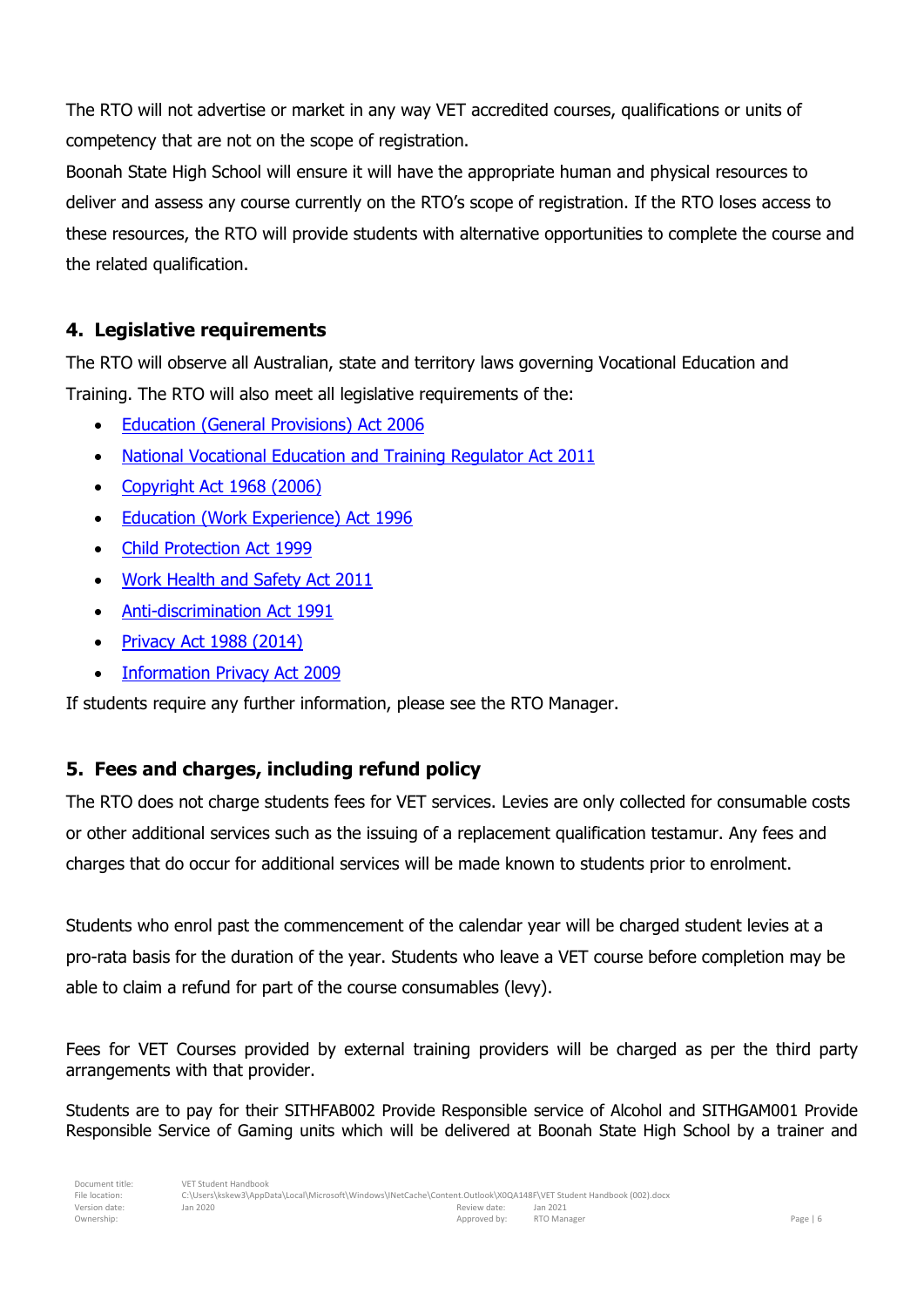assessor from Prestige Service Training. A credit transfer for these units will be applied after successful completion and certificate of attainment has been received for the units.

Matters regarding payment of fees or refund of fees will be managed by the Business Services Manager in accordance with the principles contained in the general fee policy of the school (not specific to VET).

#### <span id="page-6-0"></span>**6. Student services**

Boonah State High School will establish the needs of their students, and deliver services to meet their individual needs where applicable. All students at this RTO will have involvement with some or all of the following processes, designed to establish their educational and support needs:

- SET plans
- subject selection processes
- career guidance services

The provision of educational services will be monitored to ensure the RTO continues to cater for student needs through review of student senior education and training (SET) plans, as needed. The RTO will also ensure that all students receive the services detailed in their agreement with the RTO.

The RTO will continually improve student services by collecting, analysing and acting on any relevant data collection through students providing valuable feedback to the RTO through informal and formal processes i.e. through individual student assessment feedback, course evaluation feedback, quality indicators — student engagement surveys and school-generated surveys (where applicable).

#### <span id="page-6-1"></span>**7. Student support, welfare and guidance services**

Students have access to a wide range of support, welfare and guidance services at this RTO, including:

- Principal
- Deputy Principal
- RTO Manager
- Head of Department
- Trainers and Assessors
- Career Counsellor/Guidance Officer
- Learning Support Teachers

#### <span id="page-6-2"></span>**8. Provision for language, literacy and numeracy assistance**

If you are undertaking a VET subject, which has units of competency from a training package, you will find that basic literacy/numeracy elements have been incorporated. This should help you learn these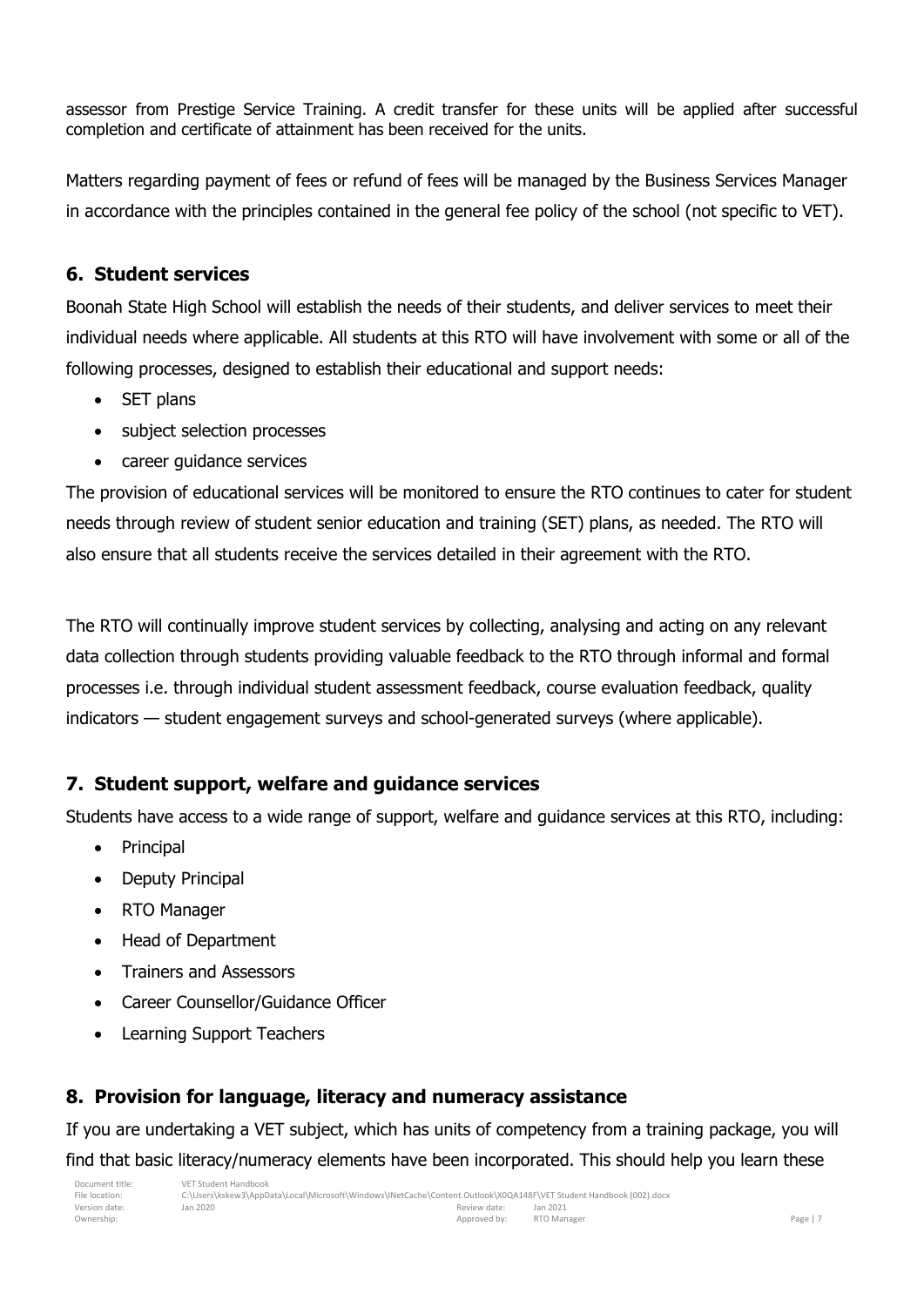basic literacy/numeracy components more readily, as they are being delivered and assessed in the context of an industry vocational area of your choice. If you still feel you need additional language, literacy or numeracy support, please seek further advice from the RTO Manager.

#### <span id="page-7-0"></span>**9. Access and equity policy and procedure**

The access and equity guidelines at Boonah State High School are designed to remove any barriers so that all students have the opportunity to gain skills, knowledge and experience through access to VET subjects.

This RTO is inclusive of all students regardless of sex, race, impairment or any other factor. Any matter relating to access and equity will be referred to the RTO Manager, as the designated Access and Equity Officer.

Boonah State High School has written access and equity policies documents generally as a school (not specific to VET) and all staff are aware of these. Staff and students may contact the Access and Equity Officer, who is the RTO Manager, for information and/or support about the policy.

Access and equity guidelines will be implemented through the following strategies:

- The curriculum, while limited by the available human and physical resources, will provide for a choice of VET subject/s for all students
- Links with other providers, such as other RTOs will be considered where additional resources are required.
- Access to school-based apprenticeships and traineeships may be available to students
- Where possible, students will be provided with the opportunity to gain a full Certificate at AQF levels I, or II or III (where applicable)
- Access to industry specific VET programs will be available to all students regardless of sex, gender or race.
- If the RTO loses access to either physical and or human resources, the RTO will provide students with alternative opportunities to complete the course and the related qualification.

**Discrimination** occurs if a person treats someone differently on the basis of an attribute or characteristic such as gender, sexuality, race, pregnancy, physical or intellectual impairment, age, etc. This RTO strives to meet the needs of each student through incorporating access and equity principles and practices which acknowledge the right of all students to equality of opportunity without

discrimination.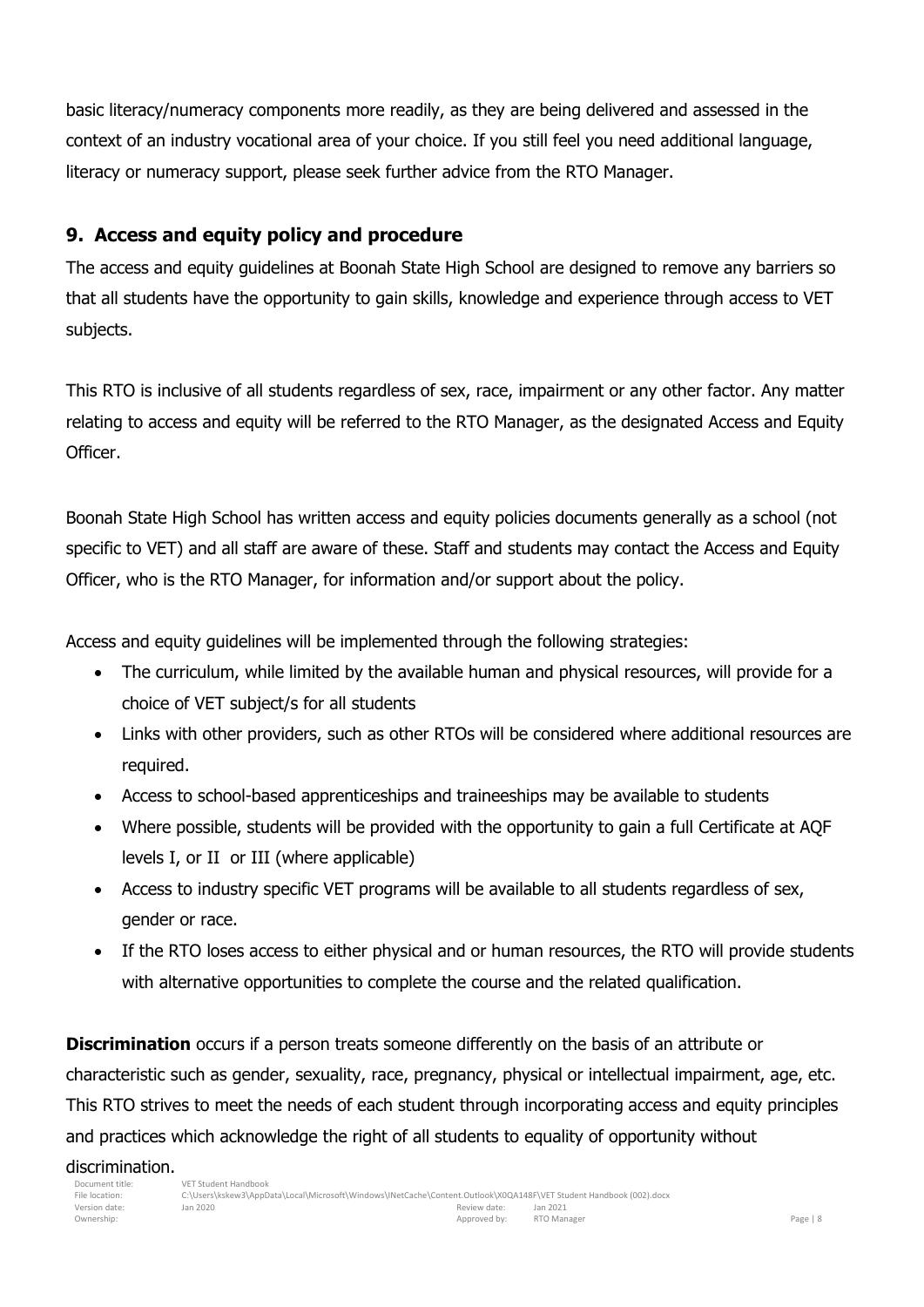For example, the following principles apply:

- 1. VET curriculum areas will be adequately resourced, with teachers with the appropriate qualifications, in order to ensure students have quality outcomes.
- 2. VET training and assessment will be in line with industry standards to ensure quality outcomes for students. As well, a variety of training/assessment methods will be used to cater for the ways in which students learn. Students with learning difficulties or impairment will participate with an initial and annual panel meeting with their parent/guardian and relevant RTO staff to ensure that the training and assessment provided meets their needs.
- 3. All students will be actively encouraged to participate in VET qualifications, irrespective of background/cultural differences.
- 4. Prior to participating in structured work placement, students will be provided with an induction programme that will equip them with the knowledge to recognise harassment/discrimination should it occur and to ensure they have the strategies to deal with anything like this. Appropriate support will be provided to ensure students are successful in their work placement.
- 5. Literacy/numeracy is integrated throughout all VET qualifications, as well as being delivered separately through your English/literacy and Maths/numeracy programme.
- 6. This RTO will openly value all students, irrespective of background/culture/other differences and all students will be made to feel valued through the delivery of appropriate training/assessment methods and support structures.
- 7. Any complaints in relation to discrimination/harassment will be treated seriously, in line with the RTO's Complaints and appeals policy.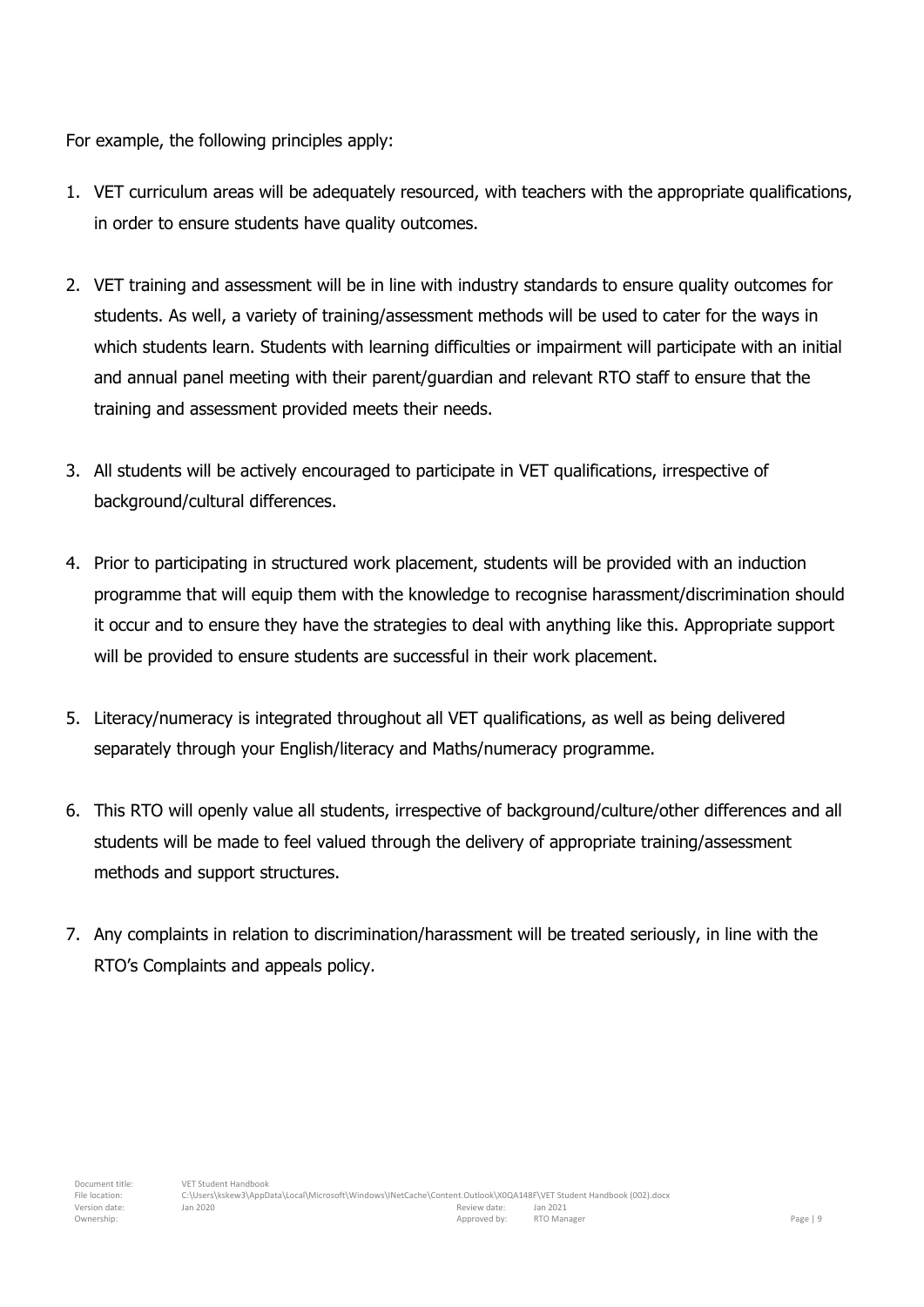#### <span id="page-9-0"></span>**10. Flexible learning and assessment procedures**

The following represent the basic VET assessment principles of this RTO. They are designed to promote fairness and equity in assessment.

- All VET students at this RTO will be fully informed of the VET assessment procedures and requirements and will have the right to appeal.
- Students will be given clear and timely information on assessment.
- Information given to students, on the assessment cover sheet, will include:
	- advice about the assessment methods
	- assessment procedures
	- the criteria against which they will be assessed
	- when and how they will receive feedback.
- An Education Oueensland email address is considered equal to a signature for declaration of authenticity.
- Students will sight their profile sheet of results in each VET subject on at least two occasions throughout a two year course.
- The assessment approach chosen will cater for the language, literacy and numeracy needs of students.
- Any special geographic, financial or social needs of students will be considered in the development and conduction of the assessment.
- Reasonable adjustment will be made to the assessment strategy to ensure equity for all students, while maintaining the integrity of the assessment outcomes.
- Opportunities for feedback and review of all aspects of assessment will be provided to students.
- A clearly documented mechanism for appeal against assessment processes and decisions is available to students and is publicly available in this handbook which is stored on the intranet.

Your Trainer and Assessor will provide you with a thorough overview of the assessment requirements for your individual VET course. The following information, however, represents some general information about the VET assessment process adopted at Boonah State High School.

#### <span id="page-9-1"></span>**11. Competency based assessment**

In order to be successful in gaining competency, students must demonstrate consistent application of knowledge and skill to the standard of performance required in the workplace. Students must be able to transfer and apply skills and knowledge to new situations and environments.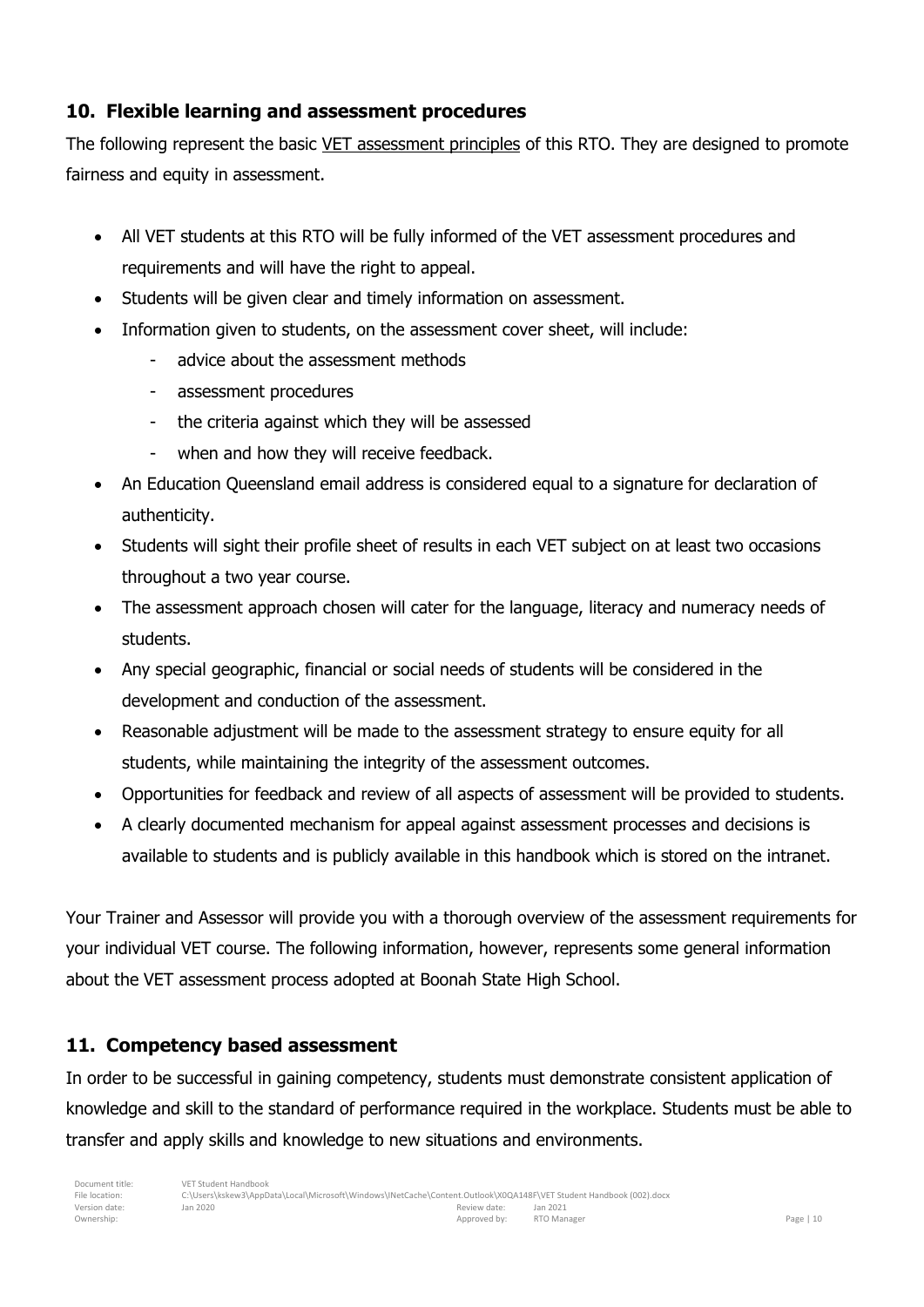In most subjects assessment tasks are completed a number of times throughout the year. Results for each assessment item will be marked on a student profile sheet (or similar document) using terms such as Satisfactory or Unsatisfactory, or working towards competence. This assists students to become competent as their skills improve.

Final records of assessment of competencies will be awarded as either:

- **C** for Competent
- **NYC** for Not Yet Competent

#### **Assessment methods**

Each Trainer and Assessor will maintain a student profile (or similar document) for each student and on completion of the program of study an exit level will be awarded, based on the principles of assessment and rules of evidence.

Elements of competency will be assessed and recorded once the Trainer and Assessor is satisfied that a student has demonstrated consistent competency in an element or unit of competency. Students may also receive assessment if they apply for and meet the requirements for, RPL.

A master record detailing students' achievements of the units of competency is maintained at the RTO on the Student Data Capture System (SDCS).

This will record all elements and units of competency achieved. This will be held by the RTO and will be issued to the student once they complete the program of study or upon exit (in line with the QCAA SDCS data entry timelines).

#### <span id="page-10-0"></span>**12. Student access to accurate records policy and procedures**

Boonah State High School is committed to regularly providing student with information regarding their participation and progress.

The Trainers and Assessors must maintain accurate and current records of each student's progress towards and achievement of competencies.

Trainer and Assessors will provide access to a student's own records at least once each semester, or on request by the student. Students may also be given access to "for checking" SDCS printouts. Students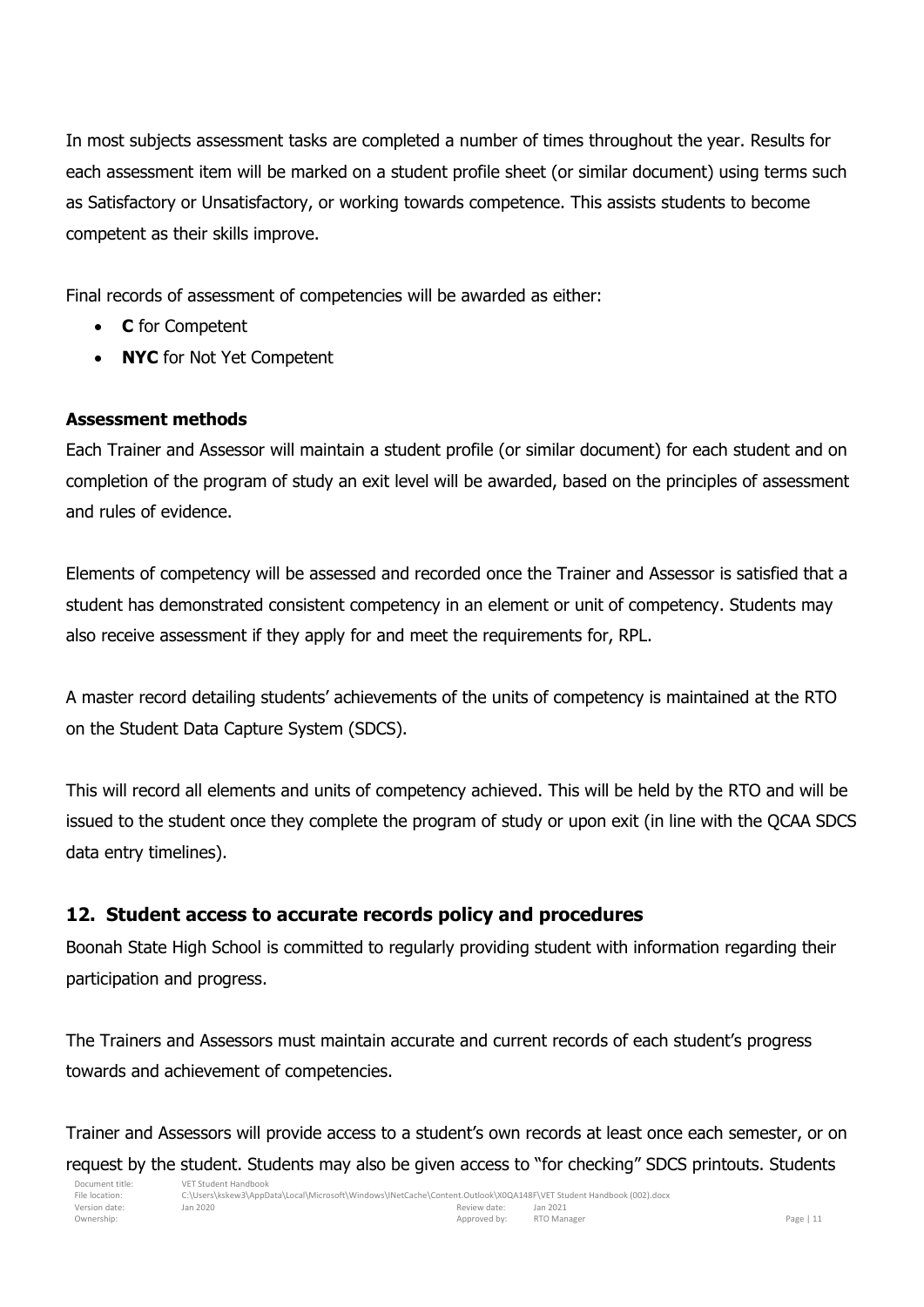will also have access to information regarding any unit achieved through their own online learning account.

#### <span id="page-11-0"></span>**13. Confidentiality procedure**

Information about a student, except as required by law or as required under the  $VET$  Quality [Framework](http://www.asqa.gov.au/about-asqa/national-vet-regulation/vet-quality-framework.html), is not disclosed without the student's written permission and that of their parent or guardian if the student is less than 18 years of age. The RTO will ensure that have consent from each student.

#### <span id="page-11-1"></span>**14. Employer contributing to learner's training and assessment**

Wherever possible the RTO will place students in workplaces that provide experience in the competencies included in their VET qualifications. This RTO does not use assessment by work placement supervisors. Students on work placements may record their activities in a workplace experience logbook (or similar document). The work placement organiser/teacher will seek the cooperation of the workplace supervisor in the sign-off on the accuracy of the student's entries in the log. This logbook (or similar document) may be used by the assessor to support judgments of competency. Students at this RTO will be placed in workplaces where it forms a mandatory requirement of the Training Package or Accredited course.

#### <span id="page-11-2"></span>**15. Complaints and appeals procedures**

Complaints and appeals are managed by the RTO in a fair, efficient and effective manner. The RTO will create an environment where student's views are valued. Complaints arise when a student is dissatisfied with an aspect of the RTO RTO's services, and requires action to be taken to resolve the matter. Appeals arise when a student is not satisfied with a decision that the RTO has made. Appeals can relate to assessment decisions, but they can also relate to other decisions. Students with either a complaint or an appeal will have access to informal complaint process or a formal complaint or appeal process. All formal complaints or appeals will be heard and decided within 60 calendar days of the receipt of the written complaint by the RTO.

The RTO Manager will keep a Register of Complaints which documents all formal complaints and their resolution. Any substantiated complaints will be reviewed as part of the continuous improvement procedure.

Students with a complaint or appeal have access to both informal and formal procedures.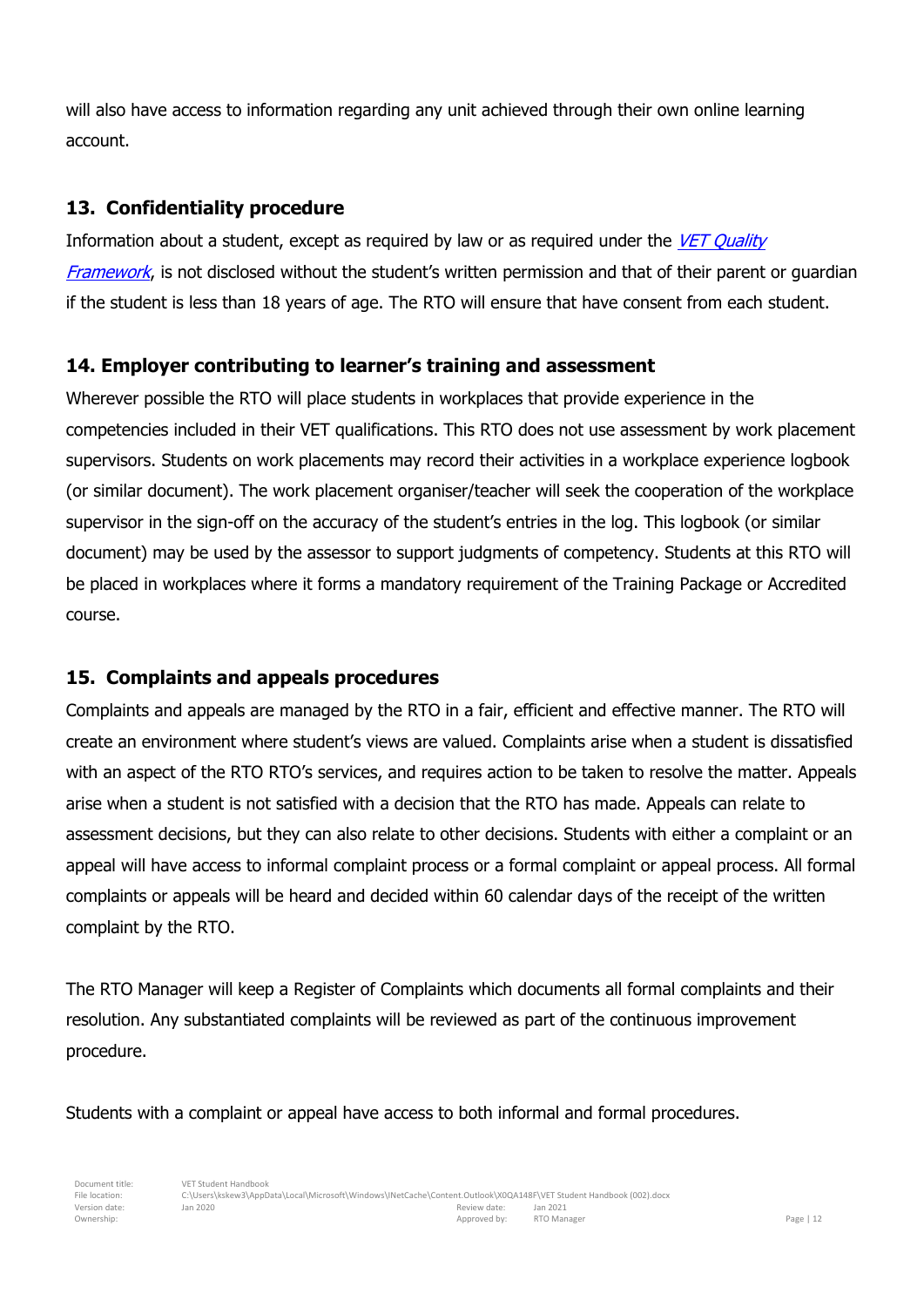#### **Informal complaint**

The initial stage of any complaint shall be for the complainant to communicate directly Trainer and Assessor who will make a decision and record the outcome of the complaint.

Learners dissatisfied with the outcome of the complaint to the Trainer and Assessor may then communicate the complaint to the Head of Department, who will make a decision in regards to proceeding with a formal complaint or appeal process.

Learners dissatisfied with the outcome of the informal complaint may initiate a 'formal complaint or appeal' with the RTO Manager.

#### **Formal complaint or appeal**

Formal complaints may only proceed after the informal complaint procedure has been finalised and will follow the below procedure:

- All formal complaints or appeals will be in writing addressed to the CEO and submitted to the RTO Manager;
- On receipt of a formal complaint or appeal the RTO Manager shall reply in writing to acknowledge receipt of the complaint, then inform the CEO;
- The RTO Manager and the CEO will meet to discuss the complaint or appeal and either make a decision or convene an independent panel to hear the complaint; this shall be the "Complaint and Appeal Committee" and will consist of members who have not been involved in the issue to this point. It will include the CEO, a member of staff and a representative of the School/College community;
- When a decision is reached this will be communicated in writing to the complainant/appellant within 60 calendar days of the complaint or appeal being received as well as being recorded on the Complaints and Appeals Register;
- If the decision will take longer than 60 calendar days the complainant/appellant will be notified in writing of the reasons why a decision has not been reached and provide regular updates regarding the progress of the matter;
- The complainant/appellant shall be given an opportunity to present their case to the committee and may be accompanied by one other person as support or as representation;
- The relevant staff member, third party or other learner shall be given an opportunity to present their case to the committee and may be accompanied by one other person as support or as representation;
- The Complaint and Appeal Committee will make a decision on the complaint;
- The Complaint and Appeal Committee will communicate its decision on the complaint to all parties in writing and this will be recorded in the Complaints and Appeals Register;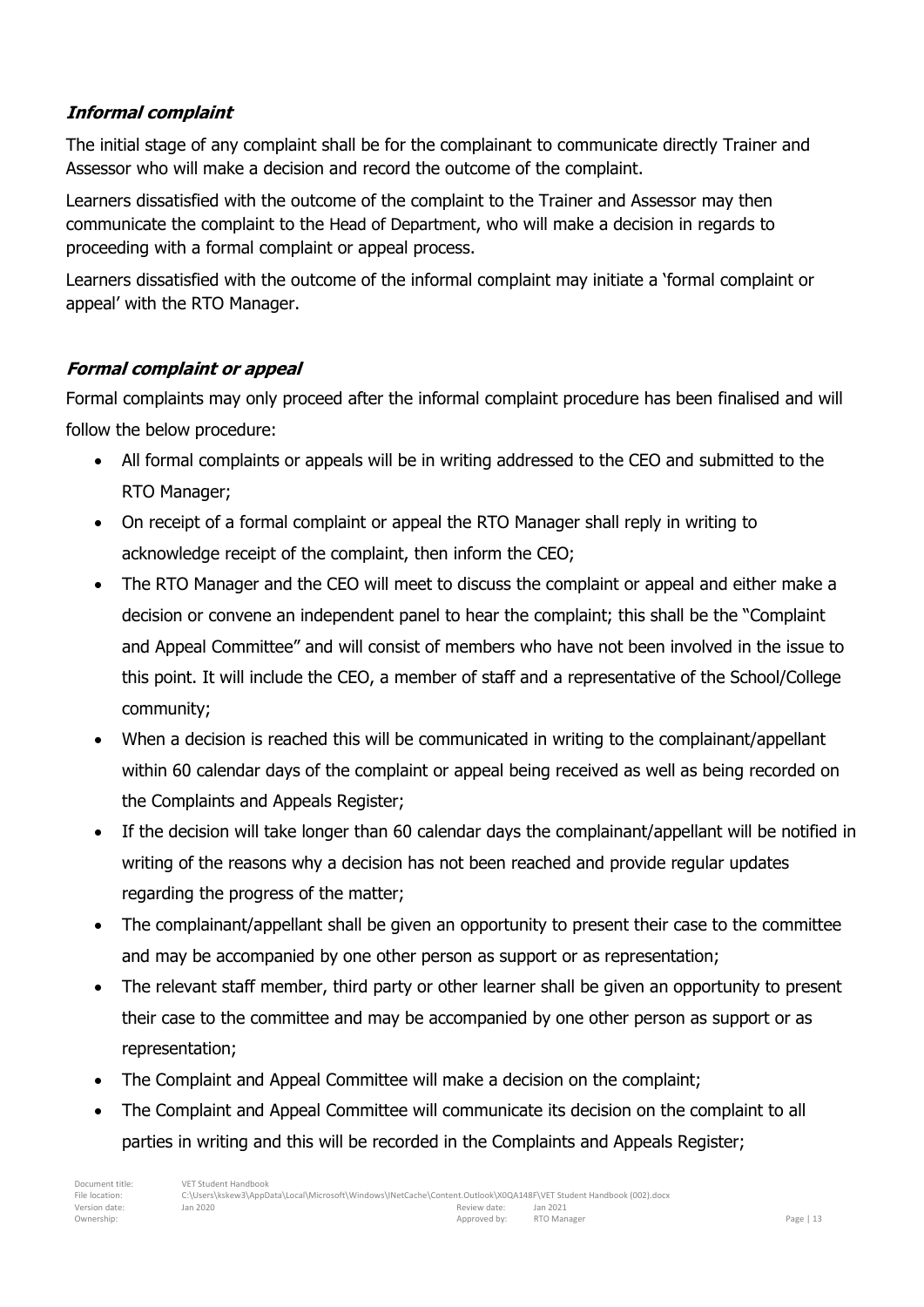- If the complainant/appellant is still not satisfied, the CEO will appoint an independent third party (outside the RTO) to mediate with costs being communicated to all parties prior to commencement;
- If the complainant/appellant is still not satisfied, the CEO will refer them to the QCAA website for further information about making complaints (www.gcaa.gld.edu.u/3141.html);
- After the complaint or appeal is finalised the RTO Manager will organise a meeting of relevant parties to review the decision and outcome and evaluate the policies, procedures and strategies of the RTO in order to take appropriate corrective action to eliminate or mitigate the likelihood of reoccurrence.

#### <span id="page-13-0"></span>**16. Recognition arrangements for RPL**

All VET students have access to a procedure that gives Recognition of Prior Learning. RPL is an assessment process that assesses an individual's level of knowledge and skills against individual or multiple units of competencies.

All applications for RPL will be responded to once a written application has been received. The RTO Manager will keep an RPL register which documents all RPL applications and their outcomes. Once the evidence has been provided to the RTO to assess RPL, the student will be notified of the decision. Students may have access to reassessment on appeal.

#### **Recognition of prior learning procedure**

At the commencement of the school year a Student Induction will be conducted by the RTO Manager and/or Trainer and Assessor and included in this process will be information about Recognition of Prior Learning (RPL) and will be further documented in the Student Handbook. Students who join a VET qualification as a late enrolment will be taken through the induction process by the RTO Manager.

Students will be informed about:

- What RPL is;
- All students will have access to, and be offered RPL;
- The application forms used for RPL and the types of evidence that could be presented;
- The process that will be followed for RPL; and
- Appealing assessment decisions for RPL.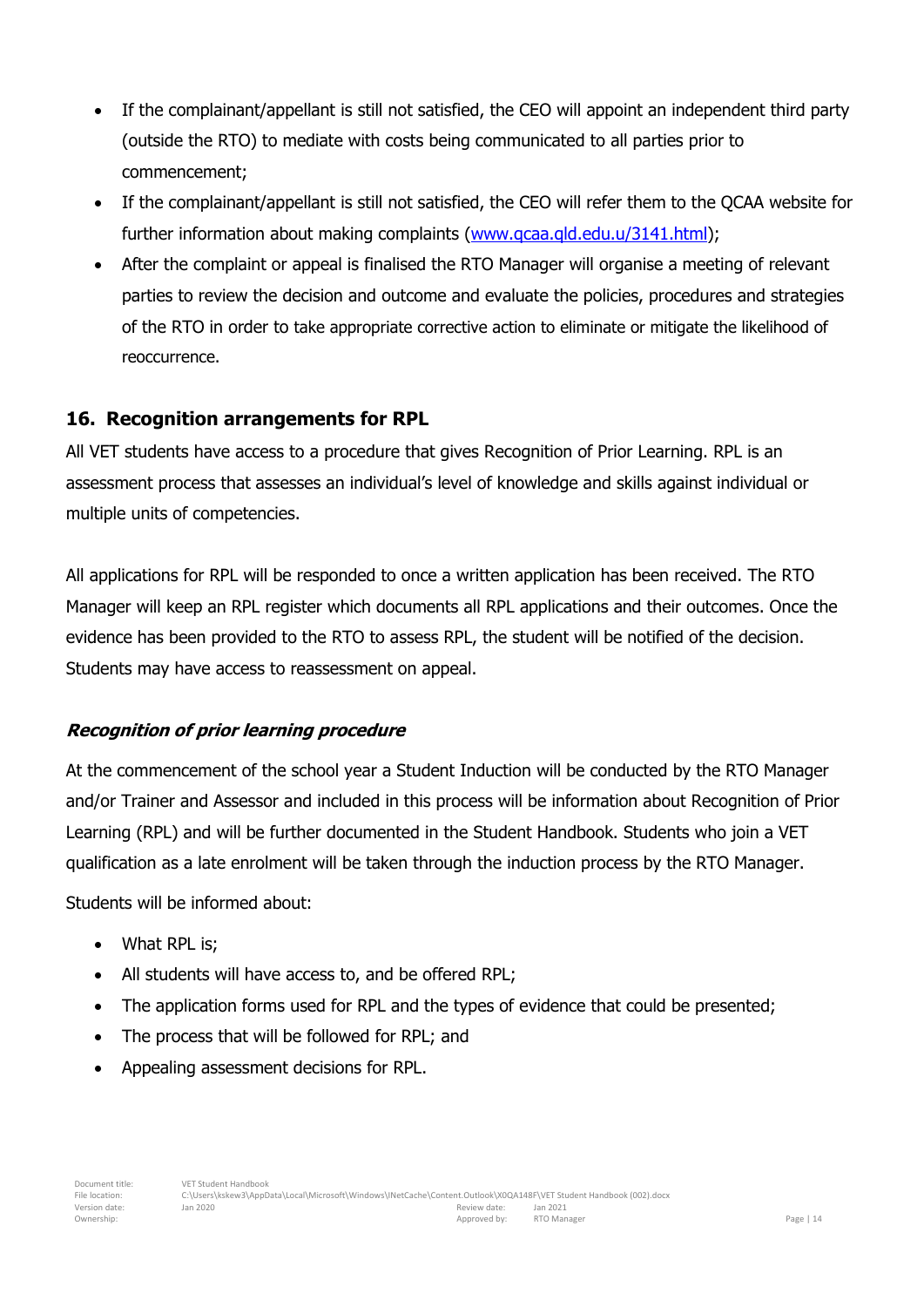A VET student seeking RPL will be provided with a copy of a RPL application form by their relevant Trainer and Assessor along with receiving support and assistance to interpret the documentation and compile the evidence required.

Once the student has submitted the required evidence the Trainer and Assessor will examine the evidence provided and make an assessment judgement. If there are gaps the Trainer and Assessor will inform the student of the gaps and the required training and assessment that will need to be undertaking to address these gaps. The Trainer and Assessor will clearly document the assessment decision using the qualification specific documentation that is to be retained in accordance with the Retention of Student Records Procedure.

The Trainer and Assessor must inform the RTO Manager of the application and result and the RTO Manager will record this in the RPL Application Register.

#### <span id="page-14-0"></span>**17. Recognition of AQF qualifications and statements of attainment issued by another RTO and credit transfer**

At the commencement of the school year a Student Induction will be conducted by the RTO Manager and/or Trainer and Assessor and included in this process will be information about credit transfer and will be further documented in the Student Handbook. Students who join a VET qualification as a late enrolment will be taken through the induction process by the RTO Manager.

Students will be informed about:

- What credit transfer is;
- What documents need to be provided for credit transfer; and
- The process of obtaining credit transfer.

All students who are entitled to credit transfer from units of competency they have achieved within the RTO (ie. through qualifications completed in year 10 or across qualifications being undertaken at the same time) will be awarded credit transfer automatically by the RTO. These instances will be identified by the RTO Manager and the SDCS Operator and the student and relevant Trainer and Assessor will be informed by the RTO Manager. In order to achieve this, the RTO Manager and SDCS Operator will identify all units of competency across the RTO that are offered in multiple courses and where students will be awarded credit transfer.

When students transfer in from other schools that are an RTO and the student has undertaken VET at the other school credit transfer will only be granted upon the student providing a Statement of Attainment or Record of Results issued by the previous RTO (a Form S1 is not sufficient). It will be the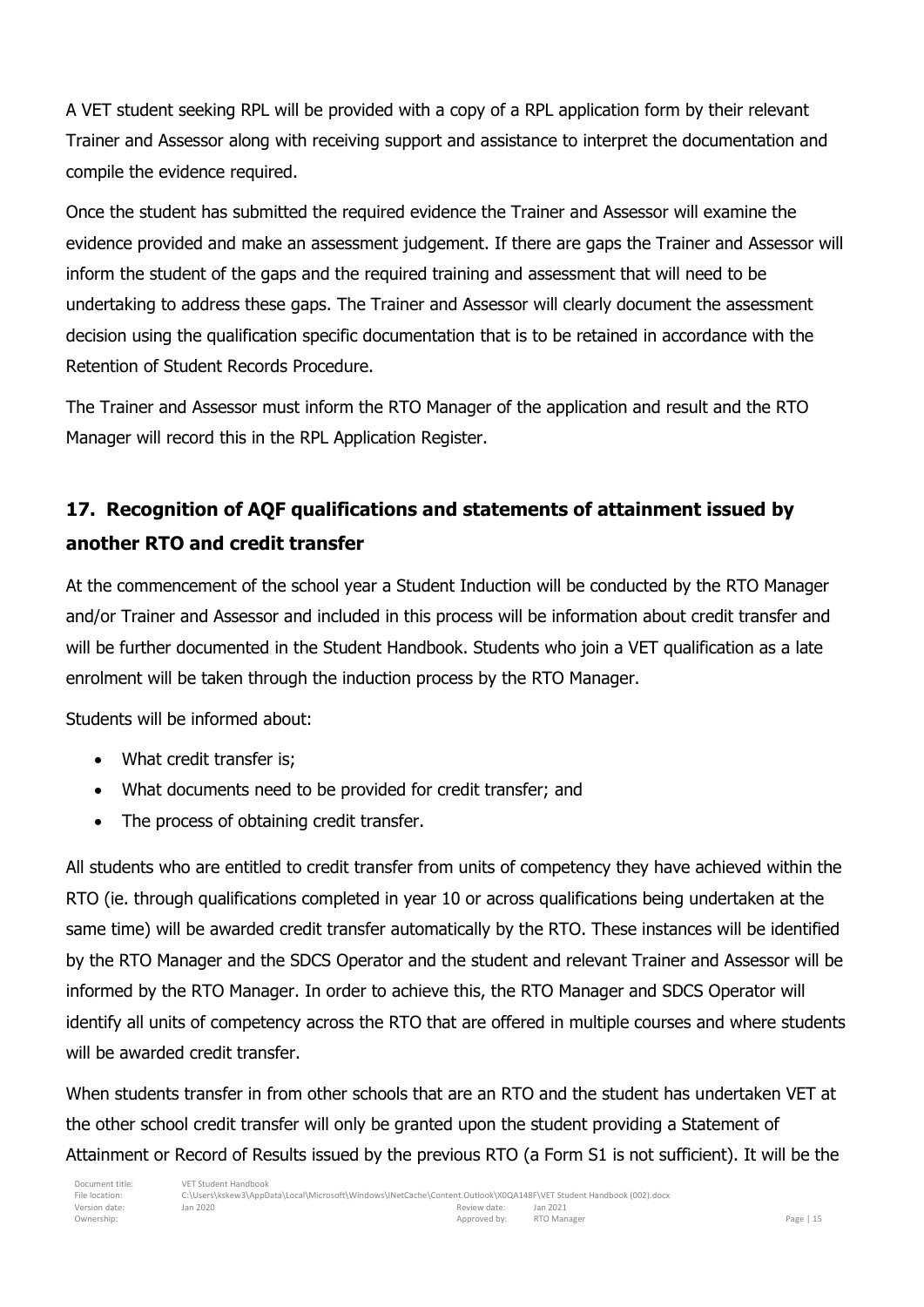responsibility of the student to obtain this and credit transfer will not be granted until the documented evidence has been provided. The documentation is to be provided to the RTO Manager or SDCS Operator directly. A copy of the Statement of Attainment/Record of Results will be provided to the Trainer and Assessor to store a copy with the student profile/portfolio as evidence. The SDCS Operator will update SDCS accordingly.

When students have undertaken qualifications through other non-school RTOs credit transfer will be granted when the student provides the RTO Manager or SDCS Operator with a copy of the Statement of Attainment or Record of Results. This will be recorded on SDCS by the SDCS Operator and a copy of the documentation given to the Trainer and Assessor for storing as evidence on the student profile/portfolio.

#### <span id="page-15-0"></span>**18. Certification and issuing qualifications**

The RTO must issue to students whom it has assessed as competent in accordance with the requirements of the Training package or VET accredited course, a VET qualification or VET statement of attainment (as appropriate) that meets the requirements of the Standards for RTOs 2015.

The RTO will ensure that through the implementation of the AQF Qualifications Issuance Policy:

- Students will receive the certification documentation to which they are entitled
- AQF qualifications are correctly identified in certification documentation
- AQF qualifications are protected against fraudulent issuance
- A clear distinction can be made between AQF qualifications and non-AQF qualifications
- Certification documentation is used consistently across the RTO, and
- Students and parents/caregivers are confident that the qualifications they have been awarded are part of Australia's national qualifications framework – the AQF
- The RTO will establish anti-fraud mechanisms by including the RTO's own logo each document issued to ensure there is no fraudulent reproduction or use of credentials.

#### **Replacement of certification documentation**

The RTO maintains a Register of Certification Documents Issued for 30 years from the date of issue. This allows learners to request a reissue of their documentation at a later date. The RTO ensures that this is stored in an accessible format with both electronic and hard copy records kept securely. The process for a learner, or former learner, to request a reissue of their documentation is as follows:

- All requests for a replacement qualification or statement of attainment must be in writing (email is acceptable) from the learner to the RTO Manager;
- The request will be forwarded to the RTO to coordinate who may request the SDCS Operator to print the certification documentation;